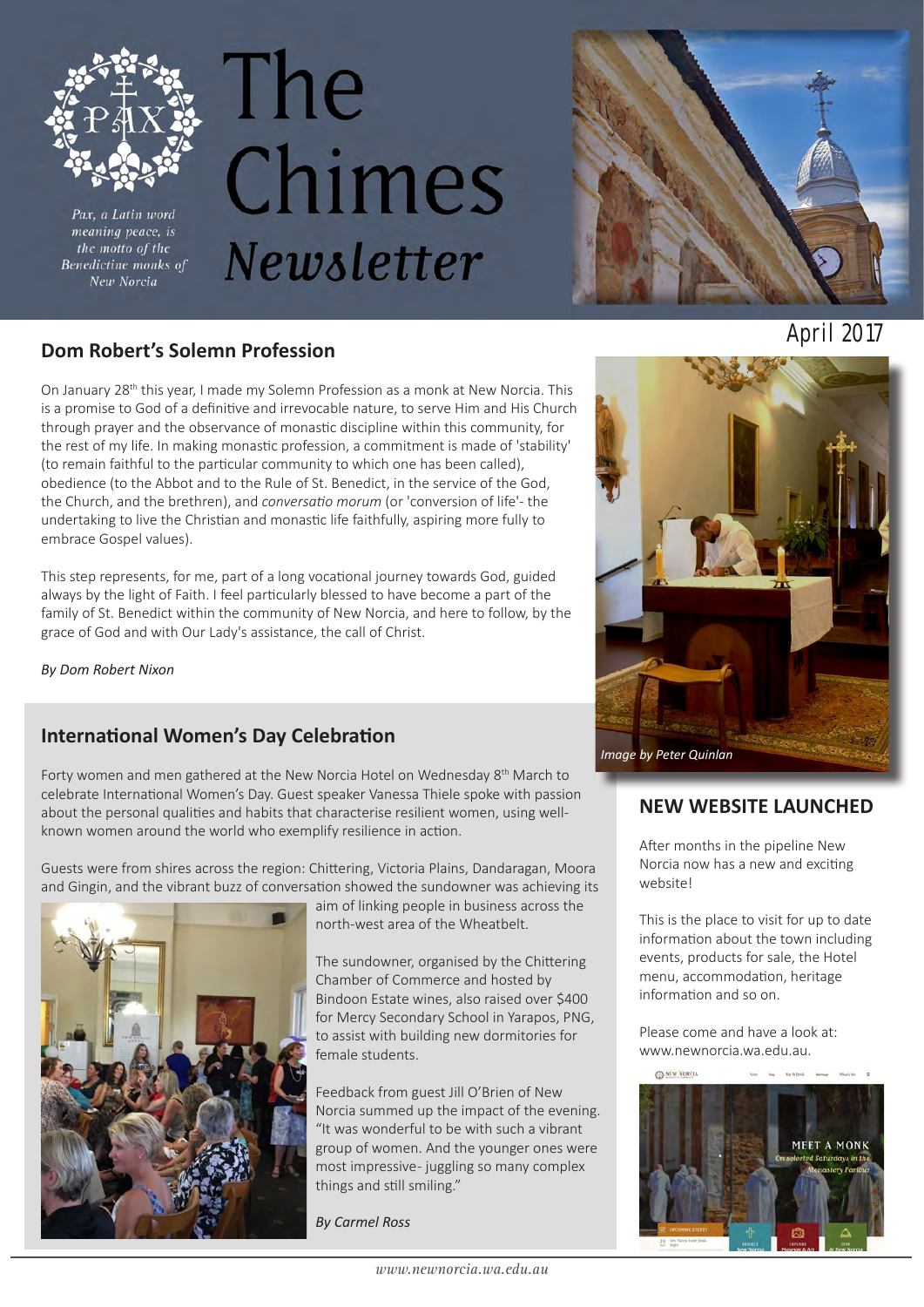### **Parish News**

After the final parish meeting of the year (Sunday 4th December 2016) New Norcia parishioners gathered at the New Norcia Hotel for drinks and a delightful buffet lunch. Parish Chair Keith Hunt gave his annual speech and Santa (this year, looking rather like Sr Jill O'Brien) handed out Christmas chocolates to the children. The arrival of several young Filipino families in the district in recent years has given new life to the parish. Although New Norcia is one of the smallest parishes in the Archdiocese of Perth, it enjoys an extraordinary level of participation and a good spirit of community. The next exciting event for the parish will be the Episcopal Visitation in July 2017.



*By Abbot John*

### **2017 Community Chest Funding Grant**

It is with great pleasure that we announce New Norcia has been successful in its bid for a grant through the Royalties for Regions Wheatbelt Development Commission's 2017 Community Chest Fund.

Shane Love MLA and Wendy Newman, CEO of the Wheatbelt Development Commission, came to New Norcia on January 30<sup>th</sup> to formally announce the grant and present the certificate to Abbot John Herbert.

The \$50,000 grant will provide the opportunity to enhance visitor experiences within Australia's only monastic town. Consisting of two parts, the first part of the project includes an upgrade and extension of the existing River Walk including interpretative signage, reflection areas and native planting, the idea being to create spaces for reflection and nature-watching. Cultural, historic and spiritual information will be placed along the route to further enhance the experience and the extension will enable wet and dry season options.

The second part of the project involves the development of an Indigenous archaeological display in the old Apiary building, enabling visitors to see Indigenous artefacts that have been collected from the immediate vicinity, which was originally a Yued Clan campsite. The building needs repairing and then museum grade display units and interpretative signage will be installed.

In its entirety the project will cost in the region of \$90,000 with New Norcia committed to supplying the additional funds necessary.

The River Walk and archaeological display will be open to all visitors as well as being an important resource for New Norcia's education department, allowing school children to better understand the unique Indigenous, natural and built heritage of the town.



*Shane Love MLA, Abbot John & Wendy Newman*

*By Lucy Nicholson*



### **New Norcia Library**

Preparations are well underway for the annual New Norcia Library Lecture on Friday, 6<sup>th</sup> October. Five guest speakers will share and explore aspects of dealing with books, photographs and other artefacts that appeal to people. These aspects frequently beset us with unease; the "us" all too frequently including everybody from "self", to experts, to decision makers. The programme is accessible on the New Norcia website.

This year (10-13 July), it is Western Australia's turn to host the ANZTLA [Australian and New Zealand Theological Librarians Association] Conference - our once every seven year participatory contribution. The Benedictine Community of New Norcia is pleased to host the conference attendees' day trip (11 July). This is an exciting opportunity to showcase some of New Norcia's treasured books, and to hear some of Stephen Moreno's piano music.

On a business as usual note, ongoing volunteer assistance is required in the Serials Collection. If you think you have a talent for organisation, combined with the ability to meticulously record data, please consider volunteering. To register your interest please send an email to communications@newnorcia.wa.edu.au.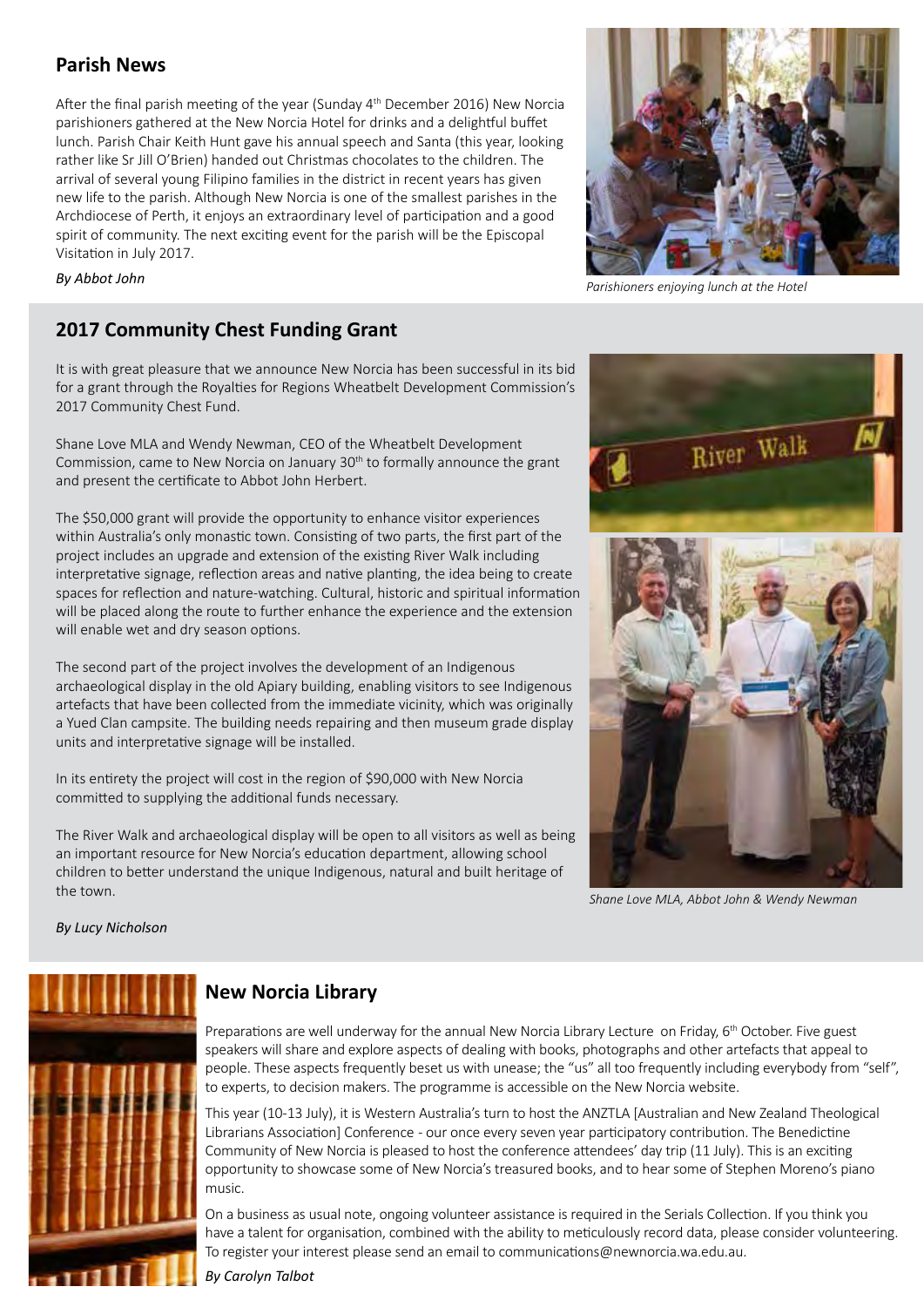### **Benedictine Experience Weekends**

Benedictine spirituality is more readily experienced than defined. These weekends in the Monastery Guesthouse (beginning with Vespers at 6.30pm on Friday and concluding after lunch on Sunday) provide the opportunity to enter fully into the monastic rhythm and balance of prayer, work, lectio devina, hospitality and community life. There will be opportunities to ponder the riches of the scriptures and monastic literature, both in group discussions and personal silence and solitude, bringing from the "storeroom, things both new and old." Participants are also invited to join the community for silent meals in the refectory, one of many invitations to listen with "the ear of the heart."

Benedictine Experience weekends will run on the following weekends in 2017: May 19-21 l July 28-30 l September 29 - October 1 l October 13-15 l November 24-26

There is a maximum of 12 guests for these weekends so advance booking is recommended. Booking may be made by contacting the Guesthouse manager on (08) 9654 8002 or by email: guesthouse@newnorcia.wa.edu.au.

Suggested donation: \$250 (for those who can afford it). This includes accommodation, meals, retreat sessions and entry to the New Norcia Museum and Art Gallery.

*By Bernadette Taylor*

### **Cycling for Youth**

The Hawaiian Ride for Youth group arrived at New Norcia after having cycled almost 140km from Dalwallinu, on the third day of their 700km ride from Geraldton to Perth. They encountered a slight headwind which slowed their progress but they seemed remarkably enthusiastic and energetic on their arrival, or maybe that was due to the sight of the delicious spread the Hotel had put on for them!

The Hawaiian Ride for Youth began in 2003 when a small group of recreational cyclists decided to combine their resources and raise funds for Youth Focus to assist in the prevention of youth suicide, depression and self-harm. Knowing that each and every teenage suicide affects hundreds of people; families, friends and neighbours, the riders felt this issue was a concern the whole community needed to address. Incredibly, from humble beginnings in 2003, the event has raised more than \$17,000,000 to assist young West Australians in need. In 2017 the goal has been surpassed and so far the total amount raised is \$2,402,184. What an amazing feat, congratulations to the whole group.

### **New Norcia Studies Day 2017**

This year's Studies Day, titled *More Voices!* continues the hugely successful theme from last year – *Voices from the Archives*. Again, we have a mix of archival documentation, research and something not quite archival, but which nevertheless draws on archives documents both here and in Perth.

The event will be held in the usual venue, St Joseph's Hall, with registrations taking place in St Gertrude's College; the date is Saturday 27<sup>th</sup> May.

This year we are very pleased to be able to welcome Associate Professor Katharine Massam from the University of Divinity in Melbourne, who will be presenting a paper on the Spanish Benedictine women at New Norcia. Katharine is followed by Lawrence Rhoads, a recent Honours graduate and former student of Professor John Kinder's at the University of Western Australia; he will be talking about the correspondence of a hitherto unresearched monk, Mauro Rignasco. After lunch, Judith McGuinness, the recipient of the 2013 Abbot Placid Spearritt Memorial Scholarship discusses the correspondence between Bishop Salvado and his great friend in France, Dom

Théophile Bérengier and, like last year, we will finish with something quite different. Retired orthopaedic surgeon, John Kagi, will share with us his research into the contributions the New Norcia blacksmiths made at not only New Norcia but at the Bishop's Palace in Perth. He should be able to shed some light on the mysterious case of the vanishing balcony!

Lunch will be held in St Gertrude's College and the menu

will cater to those with special dietary requirements. If you would like to come, please contact me on 08 9654 8018 or, even easier, go to the New Norcia website and book online.

Looking forward to seeing you all again,

*Peter Hocking*





A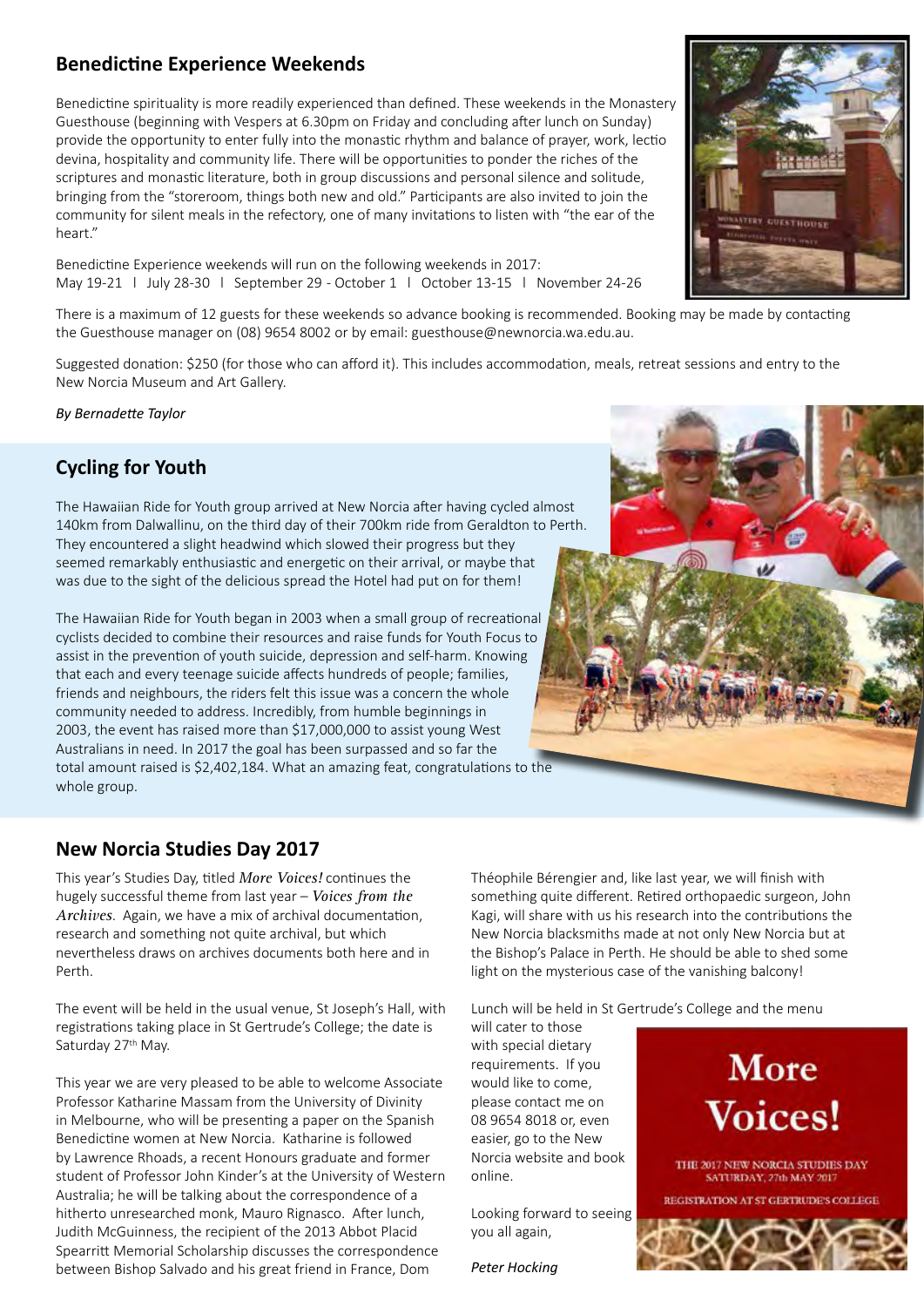

### **New Norcia Farm Clearance Sale**

The bleak and blustery day did not affect the turnout to New Norcia for the farm clearance sale, the crowd being around 400 strong. The move to leasing the farm signifies a radical change in the 170 year old farming history, which started in 1847 by New Norcia founder, Dom Rosendo Salvado. In his opening speech, the Abbot reflected on that history and what the lease will mean to the community.

"It's an amazing history and we were delighted that Salvado's remarkable achievements were recognised when he was inducted into the WA Agriculture Hall of Fame in 2013. We have much to be grateful for in these past 170 years of farming at New Norcia – the farm, of course, has made (and will continue to make) a significant contribution to our economic sustainability, allowing us to live our monastic life here in Australia's only monastic town", said Abbot John.

"We are so grateful to many people – too many to name:

The monks and laymen who have

managed the farm

- The multitude of monks and staff who have worked hard season after season
- Our consultants we especially acknowledge the late David Bedbrook who served us for the past 35 years or so – and we thank Tim Johnson who has taken us on since David's death
- The endless list of suppliers and business associates
- Our neighbouring farming families and the countless locals who have supported us along the way

The leasing of the farm hails an exciting new era on the farm, and we look forward to working closely with the Manning and Brennan families as they begin their work in this very special place," he said.

"We thank Peter Grainger and his team, Jeff Brennan, and all those involved in today's clearance sale...we appreciate

your hard work. And finally, we thank all

of you for coming today...we hope you find the bargain you're looking for!"

Many of the potential buyers were familiar faces; locals or long standing friends of New Norcia. Tasty, homemade food was provided by Yerecoin Tennis Club- nearly 300 rolls were sold in total!

After the sale, long held clearance sale tradition prevailed, with the monks of New Norcia putting on beers and nibbles for the attendees at the New Norcia Hotel. Over 100 people packed in giving the new managers James and Roisin a great opportunity to meet everyone. James mentioned that "the locals seem great; very friendly, we had a bar tab organised by Abbot John and after that had finished the locals stayed right until 11pm. We served our new and soon to be famous pork ribs, canapés and hot nibbles."

The lease started from March of this year.

*By Lucy Nicholson*

We would like to congratulate New Norcia volunteer Claire Bolton on being awarded first prize in the 2016 City of Busselton Art Awards. In collaboration with Molly Coy, Claire created an artist book *Handscapes*, inspired by stunning local landscapes and the desire to integrate text and image. It is designed in five sections, Artists' Books | Letterpress | Painting | Print Making each one reflecting different aspects of the landscapes in the southwest. These hand-crafted landscape pages are printed on a variety of papers, using many Books | Letterpress | Painting different illustrative techniques; collagraph, etchings, Of Bustalton, Artists' Books | Letterprice | Molly Cov linocuts, leaf prints, metal and wood type with handpainted pages, combined to give a rich indulgence of visual experience and textures. Their book is on view at the Art Geo Cultural Complex in Busselton, where the exhibition Narrative is open from April 8- May 22nd.

*By Lucy Nicholson*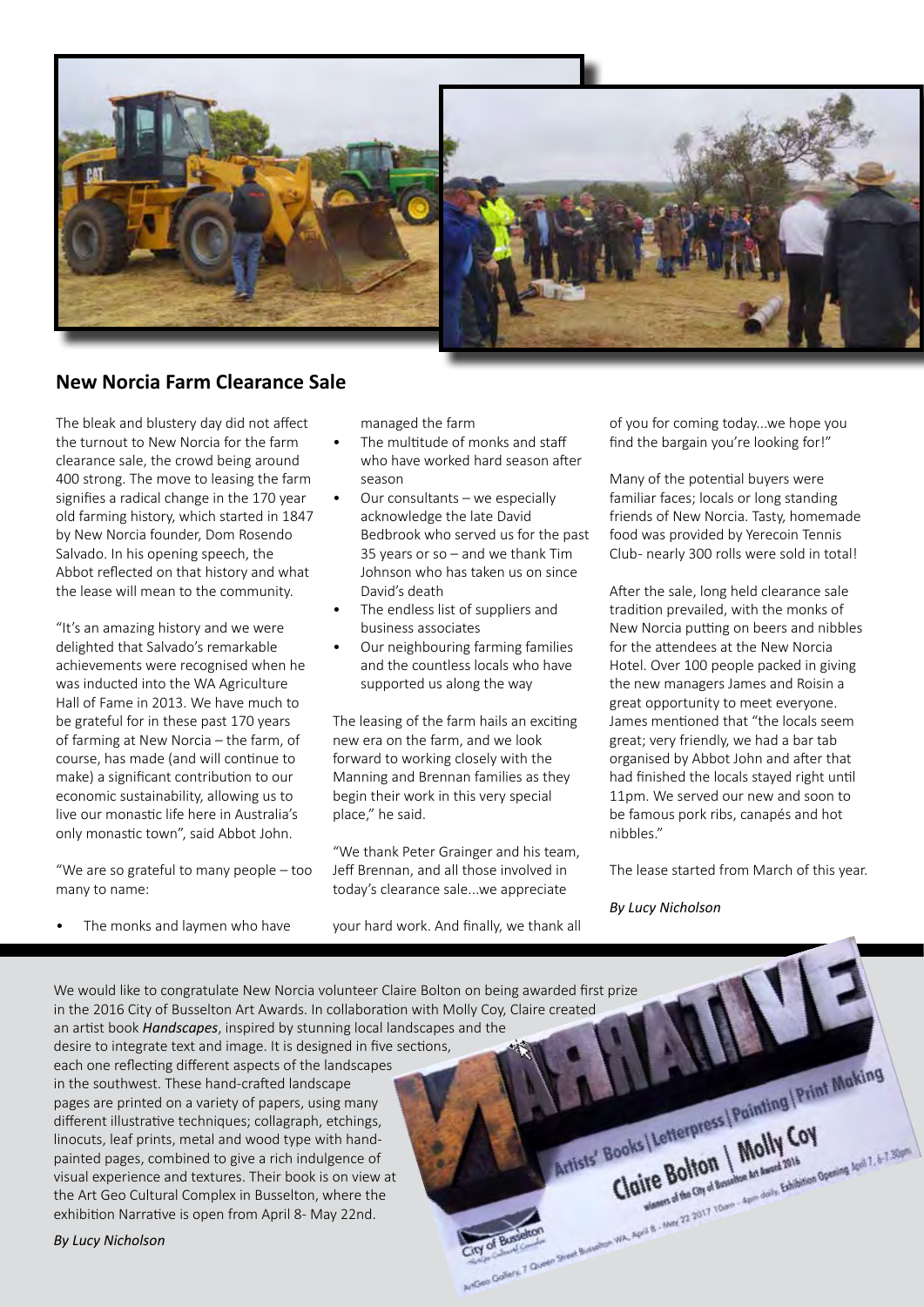### **Staff Update**

Over the past year there have been quite a few new faces join us:

**James Kielty**  Hotel Manager

**Roisin McLoughlan** Assistant Hotel Manager

#### **Jody Burness** Group Accommodation Manager & Education Centre Coordinator

**Vicky Sims** Roadhouse Manager

**Stephen Babb** Groundsman

**Carmel Murray** Museum and Art Gallery Manager

#### **Casuals working at the Hotel and Other Departments** Helery Rullingo Janeka Kadeja Heather Stephenson Jody Lenihan Lena Turner Jannete Tuale

### **SAVE THE DATE 2017 WRITERS' FESTIVAL**

Make sure you keep Saturday 19th August free this year. We are working on a diverse and fabulous line-up of authors for this year's Writers' Festival. So far we are delighted to announce West Australian authors, Stephen Scourfield, Toni Hughes d'Aeth and Nicole Williams will be joining us. Tickets are for sale on the website and a programme will be out soon.

www.newnorcia.wa.edu.au

**NEW NORCIA WRITERS' FESTIVAL 2017**

Natalie Nixon

*A celebration of – books, music, dance, history, food and conversation.*

### Exhibition: Remembering Them

*Remembering Them: New Norcia and WW1* explores the impact of the First World War on the four communities that made up the population of New Norcia from 1914 -1918 – the monks, the Aboriginal people, the college students and the local farming community. Each group experienced the war in different ways and to varying degrees. For a small country town, the story of the war years and their aftermath at New Norcia is both complex and unusual. This display is a collaborative project between the West Australian Museum and the Benedictine Community of New Norcia.

#### **Open Museum Hours 9.30am-4.30pm daily**

*Warning: Aboriginal and Torres Strait Islander people please be aware that this exhibition may contain images of, or reference to, deceased people.*

**REMEMBERING** 

Museums Australia **Manufacture Adventure** 

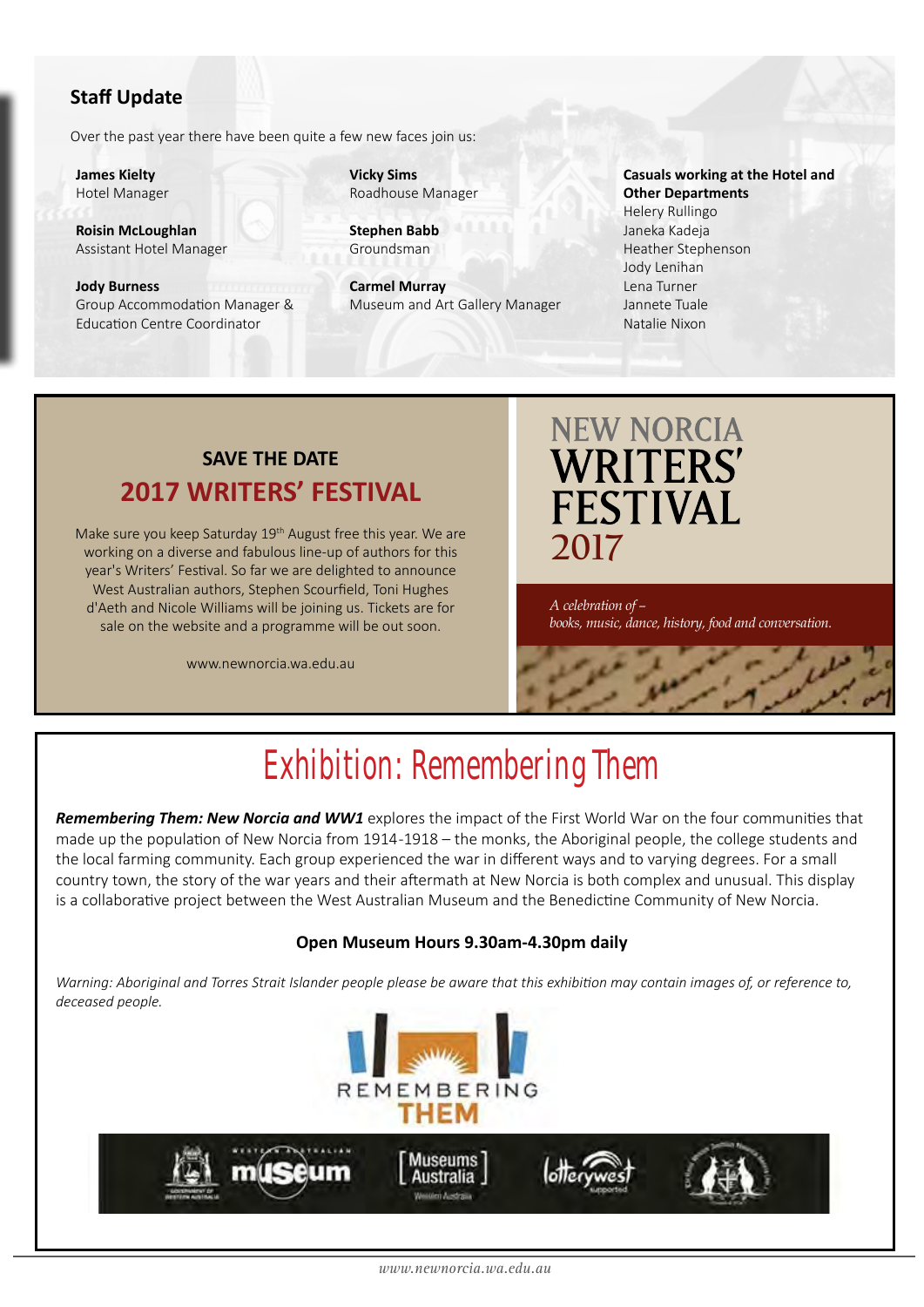### **EASTER 2017 with the BENEDICTINE COMMUNITY at NEW NORCIA**

**+ HOLY THURSDAY – April 13 Mass of the Lord's Supper 7.30pm + GOOD FRIDAY – April 14 Celebration of the Lord's Passion 4.00pm + HOLY SATURDAY – April 15 Musical and Dramatic Presentation: T.S. Eliot,** *The Four Quartets*  **St. Gertrude's Hall, 10:30am + EASTER SUNDAY – April 16 Easter Vigil 4.30am Mass of the Day 9.00am Solemn Paschal Vespers 5.30pm Location: Abbey Church, New Norcia**

**Enquiries: (08) 9654 8018 or information@newnorcia.wa.edu.au**

**For more detailed information visit www.newnorcia.wa.edu.au**



#### **Australia's First Motorcycle Friendly Region to be launched in WA**

On Sunday 23rd April 2017 Avon Tourism will launch WA's first Motorcycle Friendly region, Avon Valley.

The Avon Valley region flows along winding roads north-west from Beverley through to New Norcia, taking in the country hospitality of York, Northam, Toodyay, Chittering, Bindoon, Victoria Plains and Goomalling. The combination of stunning scenery and WA's temperate climate offers the beginning of many a great ride.

This regional project was made possible through a \$16,180 allocation from the Wheatbelt Development Commission's 2016, Royalties for Regions supported, Community Chest Fund along with facilitation by the sub-regional tourism organisation, Avon Tourism. Cully's Yamaha also kindly stepped in to fill a funding gap. Each of the seven Shires provided in-kind support to undertake the installation of the eight dozen pieces of signage.

The Shires will be linked with "Avon Valley Region" branded road signage, designed to complement their existing signage, along with "Experience the Avon Valley on Two Wheels" noticeboards at key visitor information points. The regional map, including fuel outlet and rest stop locations, will be made available to riders as a pocketsize brochure and also online. It will feature contact numbers for information, towing and assistance, plus tips and techniques for riding on country roads. Another element will be "What's Around The Corner?" asking riders to think in a different way about rural riding and

reminding them to call 138 138 to report unsafe roads.

Avon Tourism Chairperson, Karen Dore, said "We encourage all motorcycle riders to experience the Avon Valley on two wheels and to give our regional motorcycle friendly operators the opportunity to warmly welcome them". Ms Dore, who rides a Yamaha MT07 and is the 'hanging on' half of a road racing sidecar team, says that the initiative has been well-received by local businesses.

A swag of Avon Valley eateries, places to stay and attractions have pledged to be "motorcycle friendly" through the provision of visor wiping and / or gear storage facilities along with easy access to suitable parking. Motorcycle friendly business operators will display their "proud participant" stickers prominently, with a detailed listing available from the website. Many of the operators will also take the opportunity to offer motorcycle rider only offers through the AVMCFR Facebook group.

The 'Official Launch' will take place at 11am onstage at the York Motorcycle Festival. The formal announcement and ceremonial ribbon cutting will be preceded by a number of Avon Valley rides to the event, showcasing the roads on the regional map. Excitingly, there will be a number of incentives offered to ride participants, with over \$1,000 of prizes up for grabs.

EDITED VERSION OF MEDIA STATEMENT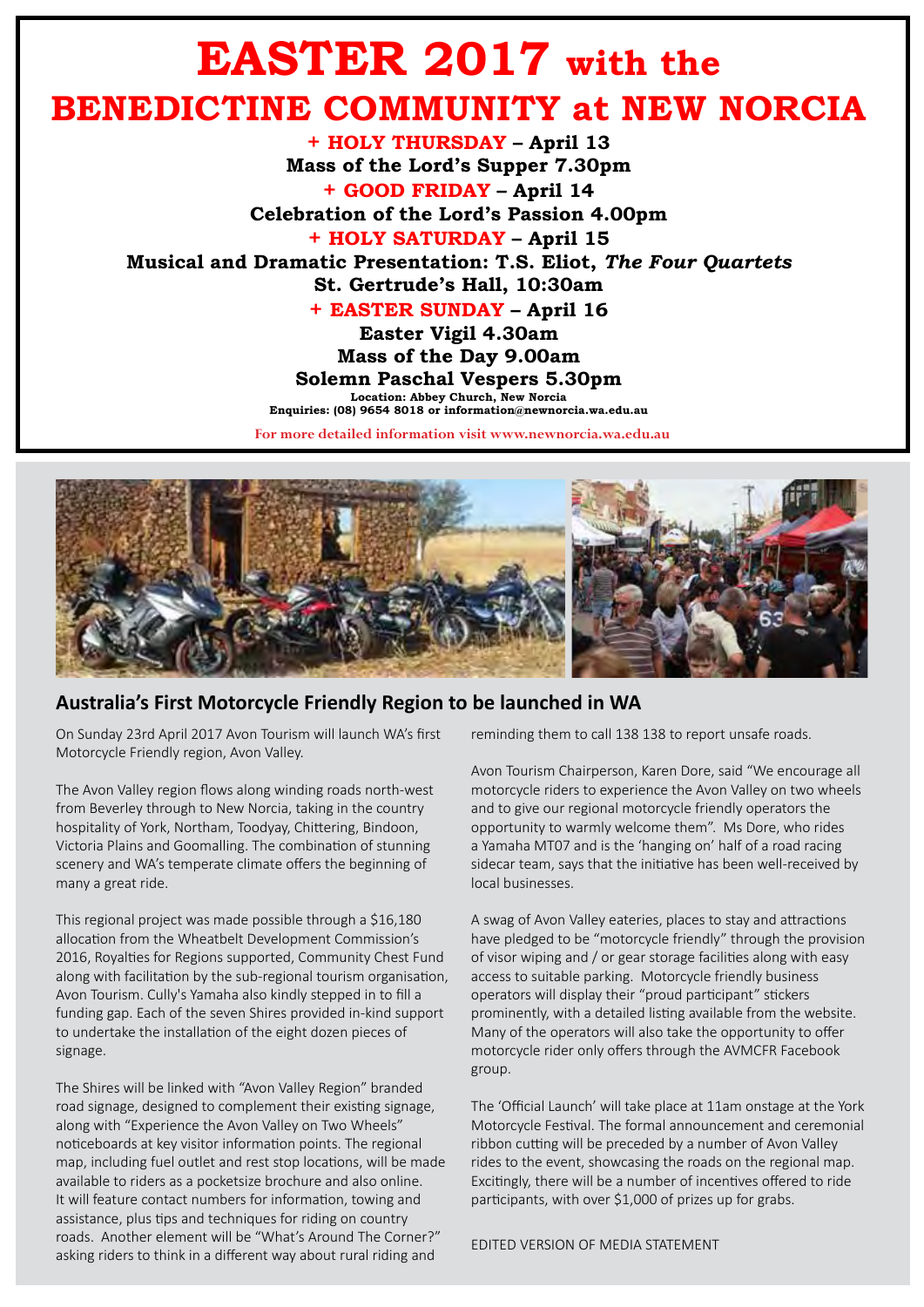

### New Norcia Hotel

### Bottle-shop Price List

| Product                | <b>Opk</b><br>Carton |
|------------------------|----------------------|
| <b>Carlton Dry</b>     | \$20.99 - \$50.99    |
| <b>Carlton Draught</b> | \$20.99 - \$51.99    |
| <b>Carlton Mid</b>     | \$17.99 - \$48.99    |
| <b>Hahn Superdry</b>   | \$18.99 - \$53.99    |
| <b>Hahn 3.5</b>        | \$19.49 - \$54.99    |
| Hahn premium           | \$17.99 - \$46.99    |
| Corona                 | \$23,99 - \$49,99    |
| <b>Pure Blonde</b>     | \$20.99 - \$50.99    |
| Swan Draught           | \$20.99 - \$51.99    |
| Tooheys x dry          | \$19,99 - \$48,99    |
| 150 lashes             | \$23.99 - \$63.99    |
| <b>VB</b> cans         | \$20.99 - \$57.99    |
| Emu export cans        | \$19.99 - \$55.99    |
| <b>xxxx Gold cans</b>  | \$18.99 - \$51.99    |







#### **NEW NORCIA ABBEY ALE NOW AVAILABLE!**

New Norcia Abbey Ale is handcrafted to a traditional monastic recipe which dates back to the Middle Ages; golden in colour with scents of fruit and spice and a delicious champagne-like finish balanced with a hint of bitterness.

The Ale is a celebration of cultures, aromas and tradition and is made for the monks by Mash Brewery who have a world class, locally built craft brewery in the Swan Valley of Western Australia.